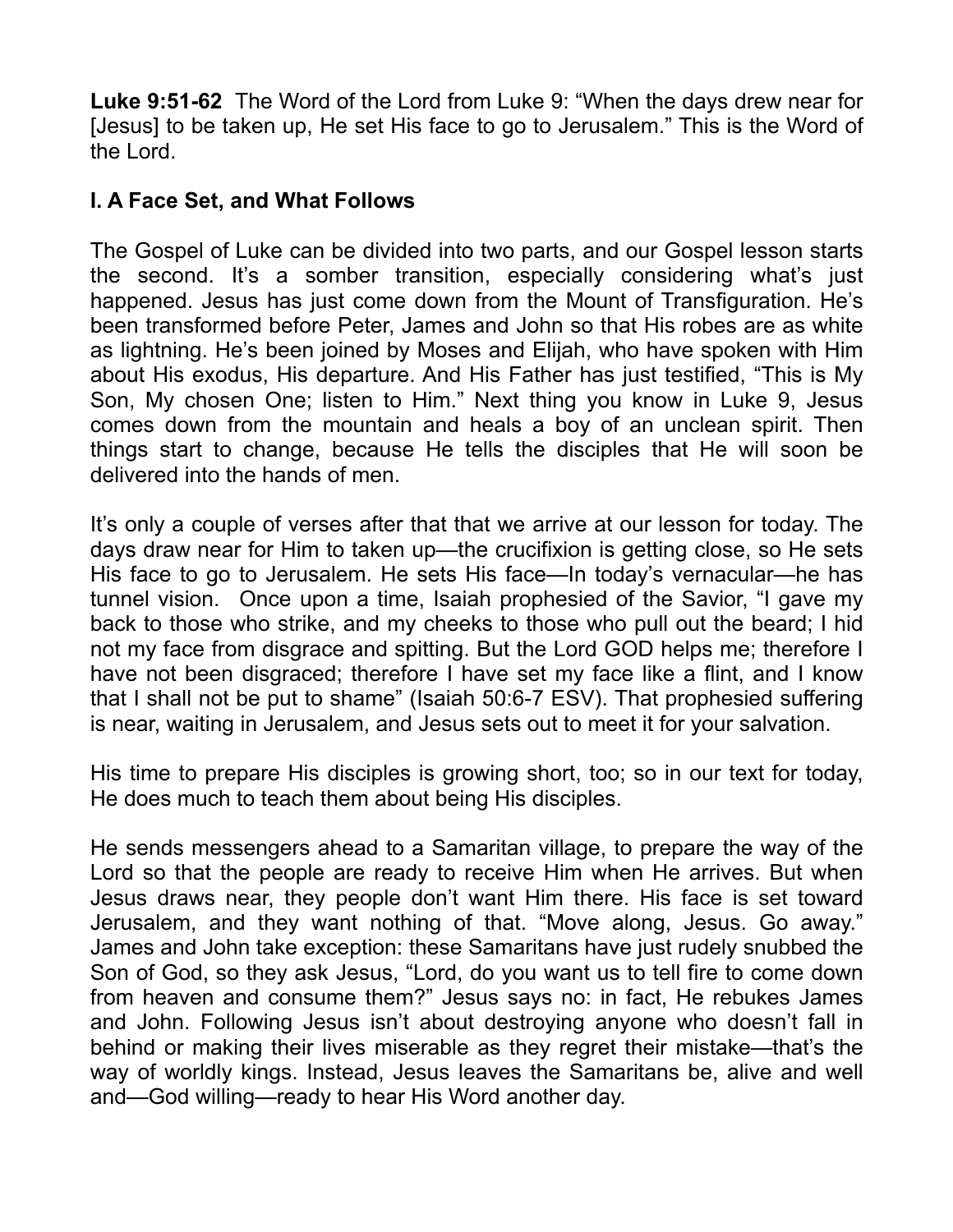From the Samaritans and James and John, we're reminded that following Jesus isn't about getting your way. It's about patiently, faithfully sticking to God's Word, even when you're opposed for it. It's trusting that Jesus is the Lord, even when it seems like He is not.

As Jesus and His disciples move along, a man approaches and says, "I will follow you wherever you go." It's a rocky start to a quick conversation. "I will follow you?" Students don't choose their rabbis: rabbis select their students. None of the Twelve chose Jesus, but He chose each one and said to them, "Follow Me." Furthermore, from Jesus' answer it seems that the man has a pretty rosy picture: rather than look at the face set to go to Jerusalem, the man is thinking of miracles and wonders, that following Jesus will mean peace and prosperity, home and property. But the picture Jesus paints isn't so pretty as He says, "Foxes have holes, and birds of the air have nests, but the Son of Man has nowhere to lay His head."

Following Jesus isn't about gathering comfort and wealth here. If the man is to follow Jesus wherever He goes, he's going to follow Him to the Praetorium, to Calvary and into the tomb.

A verse later, Jesus invites a man, saying, "Follow Me." The man is beckoned by the Savior, called to be His disciple; and while he's not opposed, he has some loose ends to tie up first: "Lord, let me first go and bury my father." Jesus' answer sounds less than sensitive as He responds, "Leave the dead to bury their own dead. But as for you, go and proclaim the kingdom of God." This exchange leaves some loose ends: some have pointed out that there's no proof that the man's father is anywhere near death, that the man is saying, "I will follow You, but You must take second place to my father." It might be that he wants to preserve family peace, to follow Jesus only after his unbelieving father is dead and no longer knows. Whatever is true at home, Jesus makes this clear: one is to have no other gods before Him, including those people we hold dear. It is worth recalling the way in which Peter, Andrew, James, John, Matthew and the rest responded to these same words—Immediately they left what they were doing and followed. They understood, as this man should have understood, that it is time to move from death to life, and that life is found and given in the proclamation of the kingdom of God. Ironically, that proclamation of life will be about Jesus who sets His face and goes to His death to deliver the world from death to life.

From this we're reminded that following Jesus isn't about living the same way as the world with an added bit of joy. It's about leaving death behind and having life in Christ, even if that life in Christ seems strange to those closest to you, to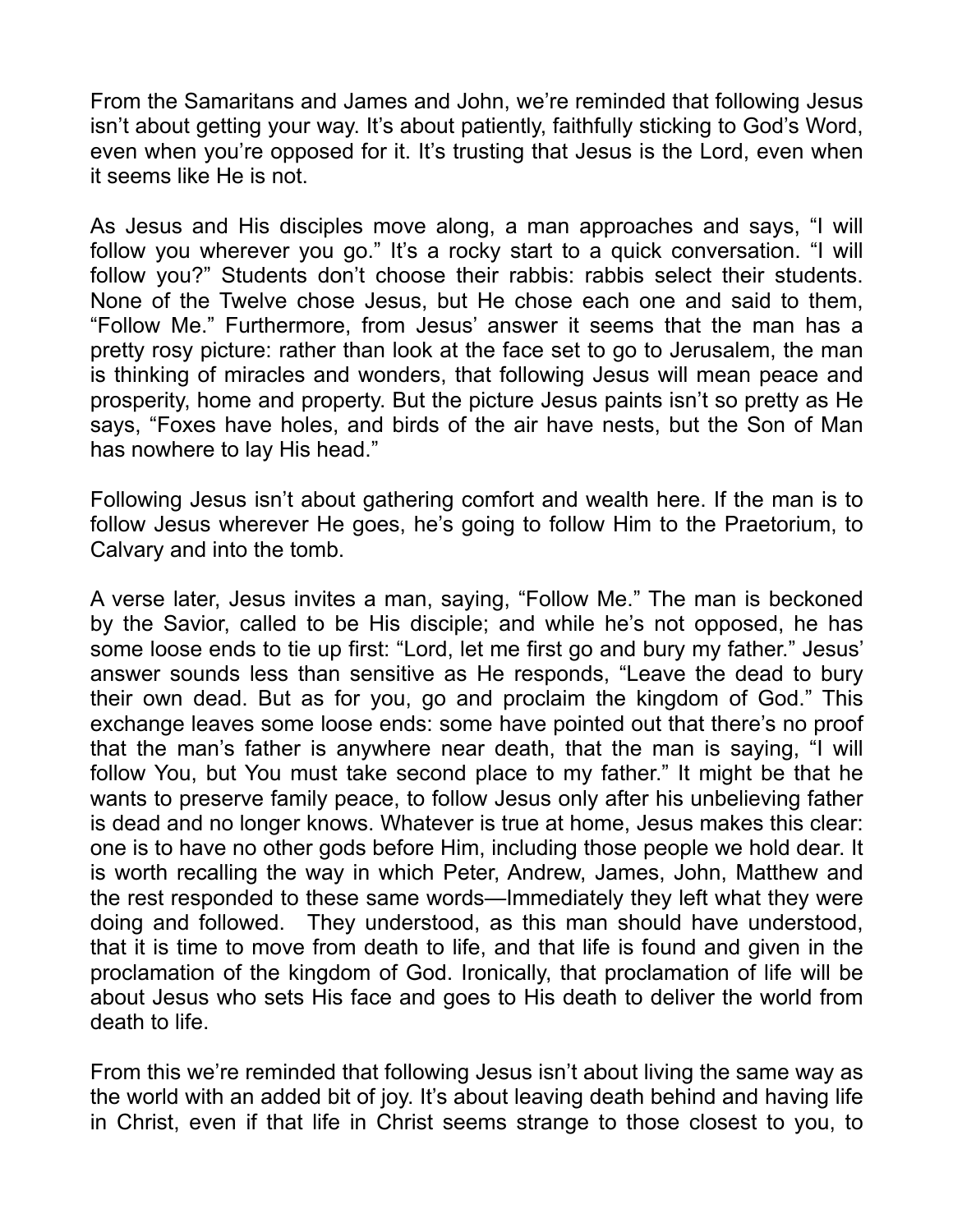those whose respect you desire the most. Even if it means you're a foreign missionary to family and friends.

There's one more would-be disciple in the text, another one who wants to choose Jesus rather than Jesus choosing Him. He probably heard the previous man's response and wanted to piggy-back on to our Savior's words. He says, "I will follow You, Lord, but let me first say farewell to those at my home." Jesus responds, "No one who puts his hand to the plow and looks back is fit for the kingdom of God." Perhaps the man's idea of farewell is to spend weeks or months tying up some loose ends, getting the harvest in and whatever else, before he actually follows Jesus. But that's in stark contrast to the Twelve disciples who have followed Him from the beginning. Remember, after the resurrection, when Jesus said to Peter, "when you are old, you will stretch out your hands, and another will dress you and carry you where you do not want to go" (John 21:18 ESV). That's discipleship—following Jesus faithfully when you are taken where you do not want to go.

From this we're reminded that following Jesus isn't a casual, "I'll follow you when there's nothing else on the schedule" sort of deal. It's "follow now." It's "follow the Son whose face is set on Jerusalem." It's "cast aside every idol, take up your cross and follow Him."

This is an urgent matter because it is a matter of life and death. One is either dead in sin or alive in Christ; and if you are to cling to other things and be a disciple of convenience, then you are not a follower of the One who sets His face and goes to the cross for your salvation. That's what Jesus teaches His disciples as the second half of the Gospel of Luke begins.

## **II. Following Jesus Today**

It is not easy to be a follower of Jesus. In fact, it's beyond you from the start. You could never be a follower of Jesus if He did not say, "Follow Me." But so He has. He said, "Follow Me" when He said, "I baptize you." He repeated it today when He said through a pastor's mouth, "I forgive you all of your sins." So that you might be a follower of Jesus, the Holy Spirit has called you by the Gospel, enlightened you with His gifts, sanctified and kept you—and keeps you—in the one true faith. It is only because Jesus has called you that you can be His follower in the first place.

And now that you are His disciple, it is hard to remain a follower. Jesus teaches this in the Gospel lesson in a rather radical way: either you follow Him down the road to the cross or you don't. That call to discipleship remains, but it's different.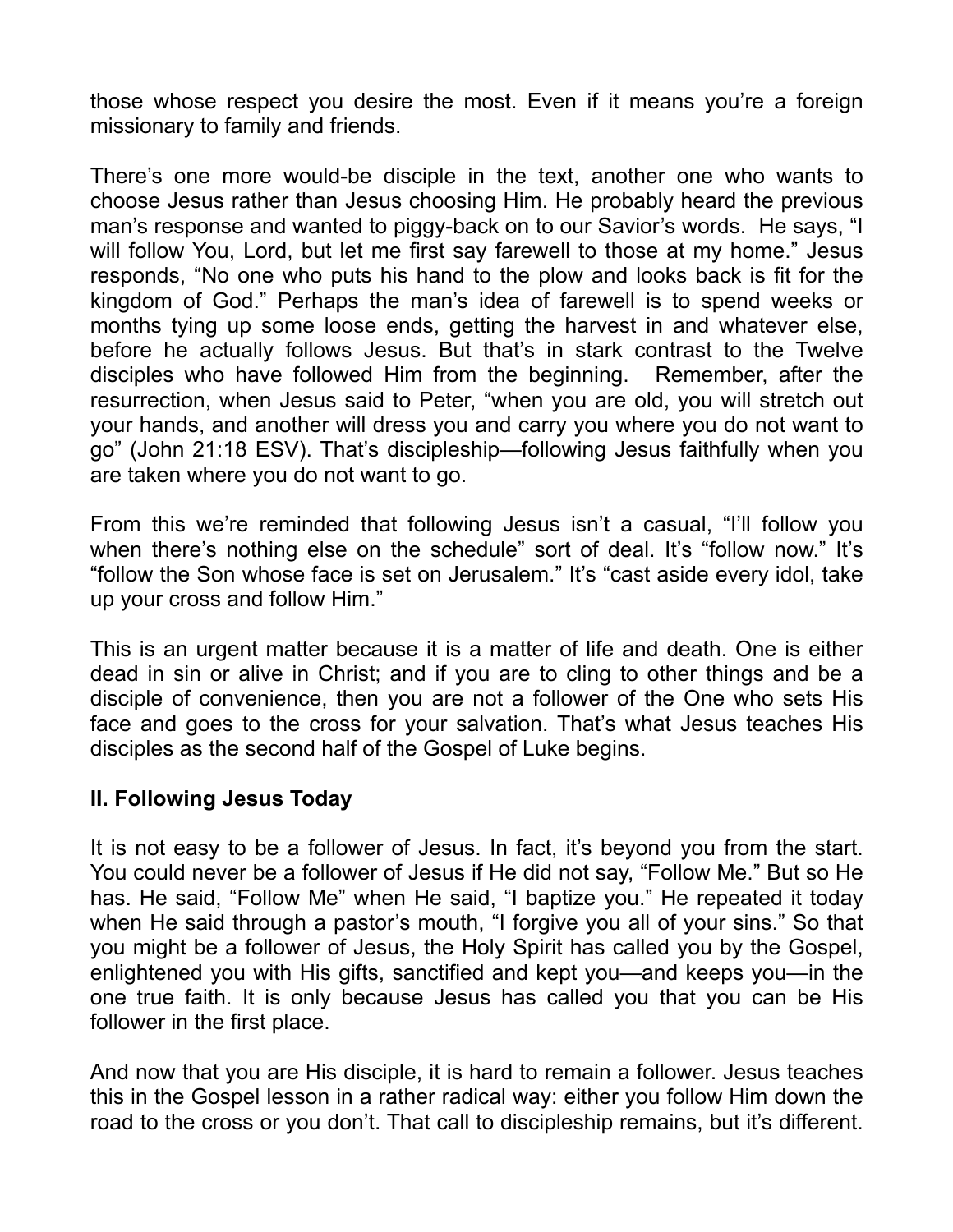Jesus doesn't call you to leave everything you have and faithfully follow Him. Rather, He calls you faithfully to follow Him exactly where you are.

That sounds less intimidating, but it can be just as difficult. The Lord has given to you people and things that you value very highly where you are, and you are set free from sin to be a steward of those things and a servant to those people. In fact, that stewardship and service are part of following Him. However, you will always be tempted to turn these very things into idols that you would follow first, before Jesus. One way to measure this is to examine how you spend your time when these gifts of God interfere with worship and prayer, or how you devote spare time and resources when they interfere with tithes and offerings.

There's another, more painful measure of all of this: it is the measurement of loss. It is easy to be a follower of Jesus when it is given you to enjoy the gifts that he gives: a job you love, people you love, a home you enjoy, security, family, health. But remember: the things that you treasure most are also the most likely things to become idols. If you are honest with yourself, you'll honestly admit that there are some things that would make it very hard to follow Jesus if you lost them. If you had to grieve the loss of that person or that thing, it would be difficult to follow Jesus because you would feel betrayed or abandoned by Him, or perhaps because you just didn't see the point in doing anything like following anymore.

There are gifts of God that I hold dear and treasure thankfully, and I know that were I to lose them, the Lord and I would have an altercation. That is not to my credit: it is simply a recognition of my sinful flesh. The temptation to stop following would be there, and it would only be by His ongoing grace and mercy that I would follow. The same is true for you. We can see people and things. We can't see Christ and salvation. We usually treasure more the things we're given to see, not the things we're given to believe.

So the law lessons of discipleship are given in this text for you and me. Facing loss and hurt, you'll be like James and John, wanting to call down fire from heaven on your enemies—wanting the Lord to knock some heads together and prove He's boss right now. You'll want to make your following Him conditional on Him healing right now, restoring peace right now, returning what was lost right now. But when James and John tried to run discipleship that way, Jesus rebuked them. He kept His face set toward Jerusalem and kept going to the cross. Hard as it is as long as the devil goads us, following Jesus doesn't mean we get to hold onto things in a world that is passing away. It means that, because Jesus set His face and went to Jerusalem, you're not going to pass away. Despite your sin and your presence in this world of loss, you're going to